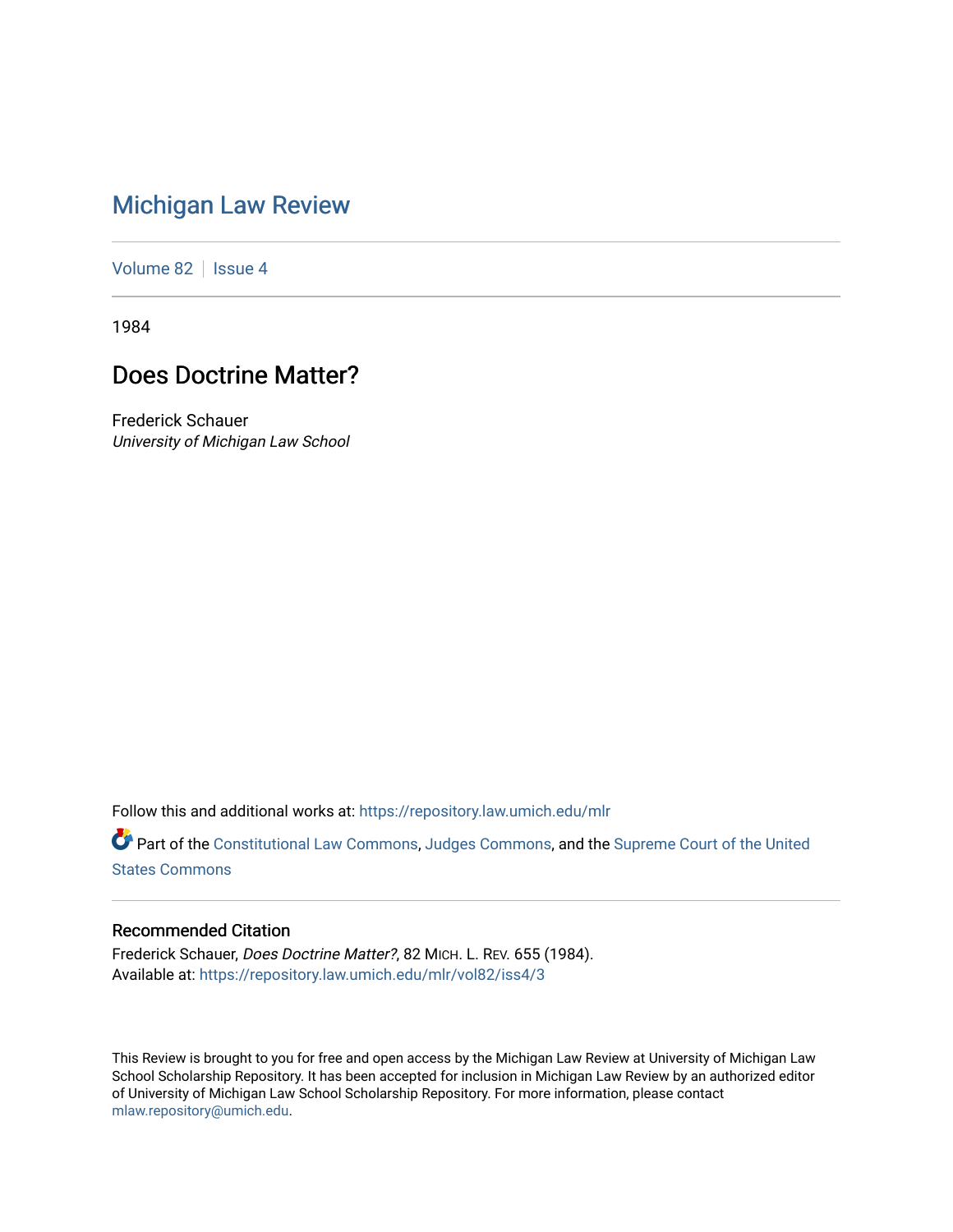### **DOES DOCTRINE MATTER?**

#### *Frederick Schauer\**

THE BURGER COURT: THE COUNTER-REVOLUTION THAT WASN'T. Edited by *Vincent Blasi* New Haven and London: Yale University Press. 1983. Pp. xiv, 326. \$25.

If the United States can be said to have a dominant legal theory, that theory must be some version of Legal Realism. Formalism treating legal rules as both totally binding and capable of mechanical application — continues to be the favorite straw man for a wide variety of critiques,<sup>1</sup> but it remains virtually impossible to locate real people who espouse formalism or who perform their role in a formalist fashion.2 Yet Realism continues to be well-defended in the legal academy, among practicing lawyers, and, perhaps most importantly, among the population as a whole.3 No matter how frequently or how resoundingly the strongest claims<sup>4</sup> of Realism have been refuted, $<sup>5</sup>$  those claims, like the hydra, keep returning to torment us.</sup>

In a way, the persistence of Realism in the United States is as anomalous as it is surprising. For the claims that law is far less than it pretends to be have been the strongest in this most legalistic and most litigious of nations. One likely explanation for the common acceptance of Realism in the United States is the special nature of the United States Constitution and the pervasiveness of constitutional adjudication. When a constitution contains such vague man-

1. E.g., D. Kairys, *Introduction,* in THE POLITICS OF LAW: A PROGRESSIVE CRITIQUE 1-2 (D. Kairys ed. 1982) (reviewed in this issue). A less extreme formalism is described in Unger, *The Critical Legal Studies Movement,* 96 HARV. L. REv. 563, 564-65 (1983).

2. *See* R. DWORKIN, TAKING RIGHTS SERIOUSLY 15-16 (1977); *see also* Hutcheson, *The Judgment Intuitive: The Function* of *the "Hunch" in Judicial Decision,* 14 CORNELL L.Q. 274 (1929).

3. *See, e.g.,* D'Amato, *Legal Uncertainty,* 71 CALIF. L. REV. I (1983); Nowak, *Realism, Nihilism, and the Supreme Court: Do the Emperors Have Nothing But Robes?,* 22 WASHBURN L.J. 246 (1983); Tushnet, *Following the Rules Laid Down: A Critique* of *Interpretivism and Neutral Principles,* 96 HARV. L. REV. 781 (1983) [hereinafter cited as Tushnet, *Critique];* Tushnet, · *Legal Realism, Structural Review, and Prophecy,* 8 U. DAYTON L. REV. 809 (1983).

4. I recognize that Legal Realism in its most extreme form, including the less guarded statements of both Jerome Frank and Karl Llewellyn, is not necessarily representative of all of Legal Realism, and that the more refined and sophisticated versions of Realism have made major contributions to our understanding of the legal enterprise. I will leave to the reader the judgment of whether I am here arguing against straw men or against real people.

5. The classic refutation of Realism, albeit a somewhat caricatured Realism, is H.L.A. HART, THE CONCEPT OF LAW 121-50 (1961).

<sup>•</sup> Professor of Law, University of Michigan. A.B. 1967, **M.B.A.** 1968, Dartmouth College; J.D. 1972, Harvard University. Professor Schauer is the author of FREE SPEECH : A PHILO-SOPHICAL ENQUIRY (1982) (reviewed in this issue).  $-$  Ed.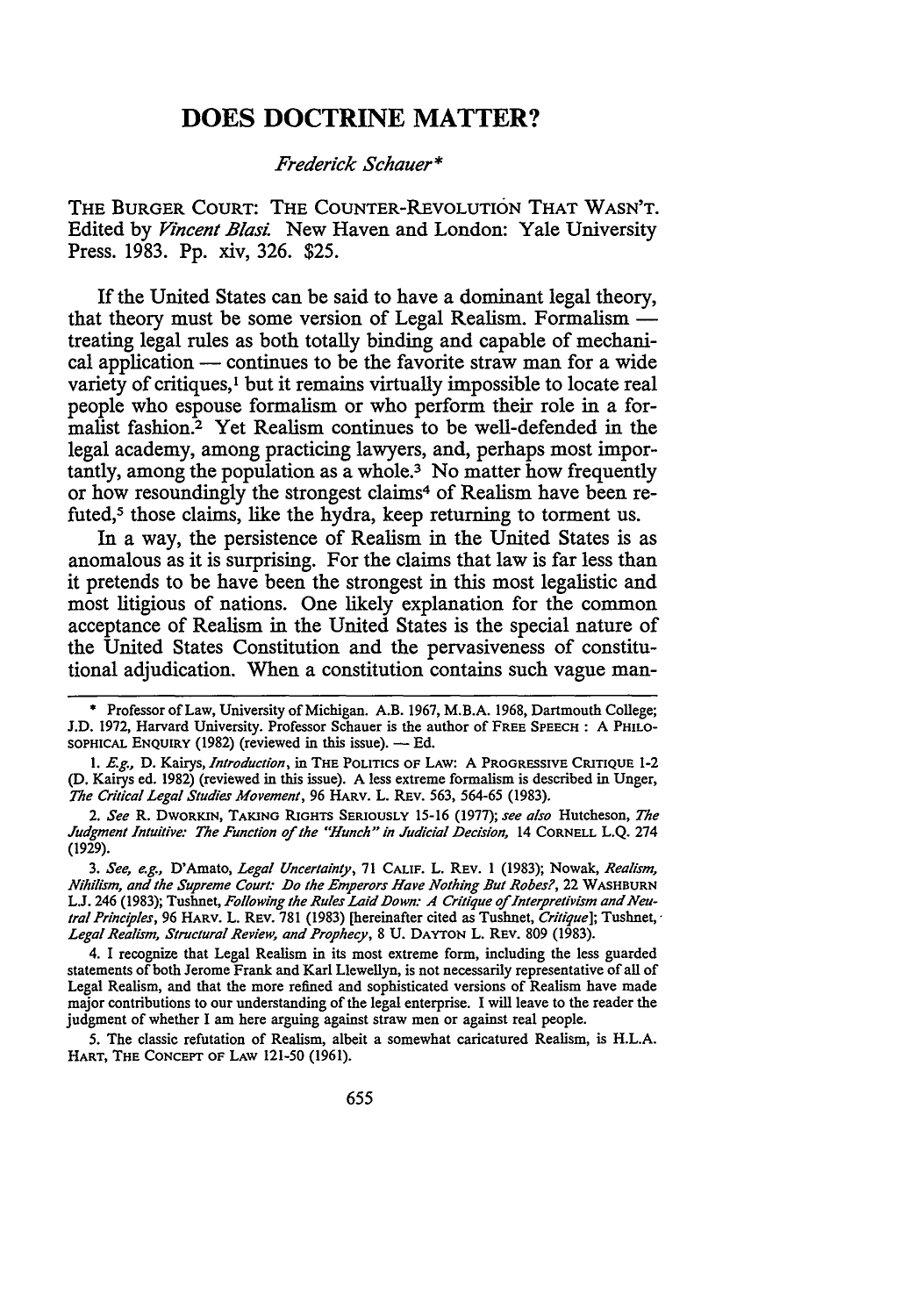dates as "due process of law," "equal protection of the laws," "cruel and unusual punishments," "unreasonable searches and seizures," and "commerce . . . among the several states," when the issues arising under those provisions are among the most important that a society confronts, when judicial decision of those issues is frequent and active, and when the decisionmakers are chosen at least in part on the basis of their political predispositions, the divergence between the myth of judges as mechanical appliers of precise rules and their actual practice is greatest. Consequently, the Realist impulse is greatest with respect to constitutional adjudication, particularly in the Supreme Court. Because the external observer is forced to confront decisions that undoubtedly reflect the political values of the justices, it is easy for such an observer to conclude that decisionmaking by the Supreme Court is entirely political, unconstrained by constitutional tests, the original intentions of the drafters, $6$  or, most importantly in the instant context, prior decisions of the Supreme Court.7 And if this is the case, then one would expect a change in personnel on the Court to produce a dramatic change in the decisions that emanate from the Court.

The volume under discussion is most important for its powerful refutation of the thesis that doctrine does not matter and that a change in personnel on the Court will produce decisions unfettered by the developed principles of previous courts. In assessing the work of the Burger Court, Professor Blasi and his colleagues<sup>8</sup> have, in varying degrees, concluded that the Burger Court has departed from Warren Court precedents far less than was anticipated, that there has been no wholesale rejection of prior decisions or existing principles, and that the predictions and characterizations of a constitutional counter-revolution wrought by the Burger Court have, to say the least, been exaggerated. In drawing this conclusion, the writers assembled here do not contend that the Justices who now most commonly comprise the Court's majority are, in fact, less politically or even legally conservative than was originally supposed. Rather, they have, by and large, concluded that doctrine, precedent, and related institutional considerations have exerted a considerable restraining influence on what might otherwise have been the more extreme political predilections of the Court's personnel. I do not find this conclusion surprising. What I do find surprising is the number of people for whom the conclusion is surprising. But they do exist, and

<sup>6.</sup> I am not conceding that original intent *ought* to be a constraint, *see* Schauer, *An Essay on Constitutional Language,* 29 UCLA L. REV. 797 (1982), but this is unquestionably a minority view. If in fact original intent ought to be a constraint, then I would maintain that it *could*  operate as such.

<sup>7.</sup> *See* Tushnet, *Critique, supra* note 3.

<sup>8.</sup> The book is sponsored by the Society of American Law Teachers, whose aims are set forth at p. x.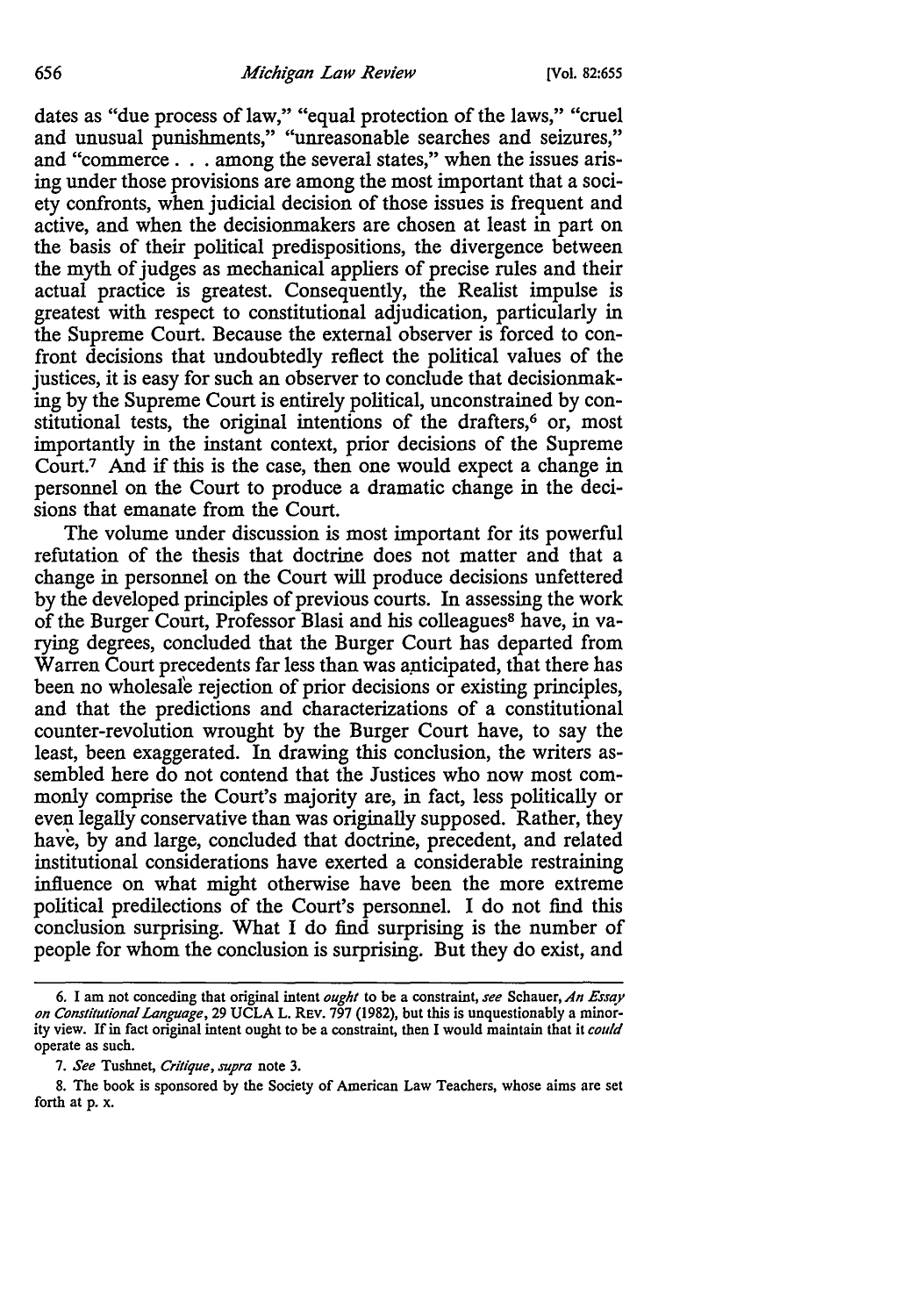in large numbers, and this book will have performed an enormous service if it can convince some of those people that doctrine does matter.

 $\bf{I}$ 

The very designation "The Burger Court" merits some reflection. Clearly Professor Blasi did not make up that title, and he admits that it is not much more than "a common expedient to use changes in the identity of the chief justice as dividing lines for demarcating segments of Supreme Court history" (p. xi). But the frequency with which we use this common expedient may, as with many convenient shorthand designations, blind us to the underlying complexities. Chief Justice Burger is indeed the nominal head of the Court, but Warren Burger as a justice is but one of a number of justices all of whom were selected, at least in part, for their particular conservative outlook, and because they were perceived as having little sympathy for the general tenor of the decisions and decisionmaking process of the Warren Court. Warren Burger is undoubtedly far less significant in this context than the forces and individuals who were responsible for his appointment as well as the appointments of Harry Blackmun, William Rehnquist, Lewis Powell, John Paul Stevens, and Sandra O'Connor. But even to refer to "The Nixon Court" is, if not unfair or erroneous, then at least distracting. For the crimes of Nixon the man are almost completely irrelevant in the context of discussing the appointment and performance of four justices whose selection undoubtedly reflected an emerging political mood at the time of their appointment. From this perspective it is perhaps more accurate to refer to "The People's Court," but that designation has apparently been preempted.

I mean to suggest by this that the very act of characterizing a Court in terms of its personnel is likely to give an unjustified primacy to personality over doctrine and is likely as well to focus on changes rather than on continuity. Indeed, it is one of the major strengths of this book that it has managed to transcend many of the limitations and distortions inherent in the definition of its mission. But the mission itself is still worth thinking about. Chronological approaches to constitutional law are, to say the least, passe,<sup>9</sup> and with good reason. Both the development of constitutional doctrine and the development of the Supreme Court as an institution are marked by the persistence of themes as well as by changing themes; by the growth of some doctrines as others go into decline; by areas of turmoil coexisting with pockets of stability; and, most importantly, by phenomena, doctrinal or otherwise, that persist in the face of

<sup>9.</sup> For an interesting historical curiosity, see J. SHOLLEY, CASES ON CONSTITUTIONAL LAW {1951), a casebook organized along strictly chronological lines.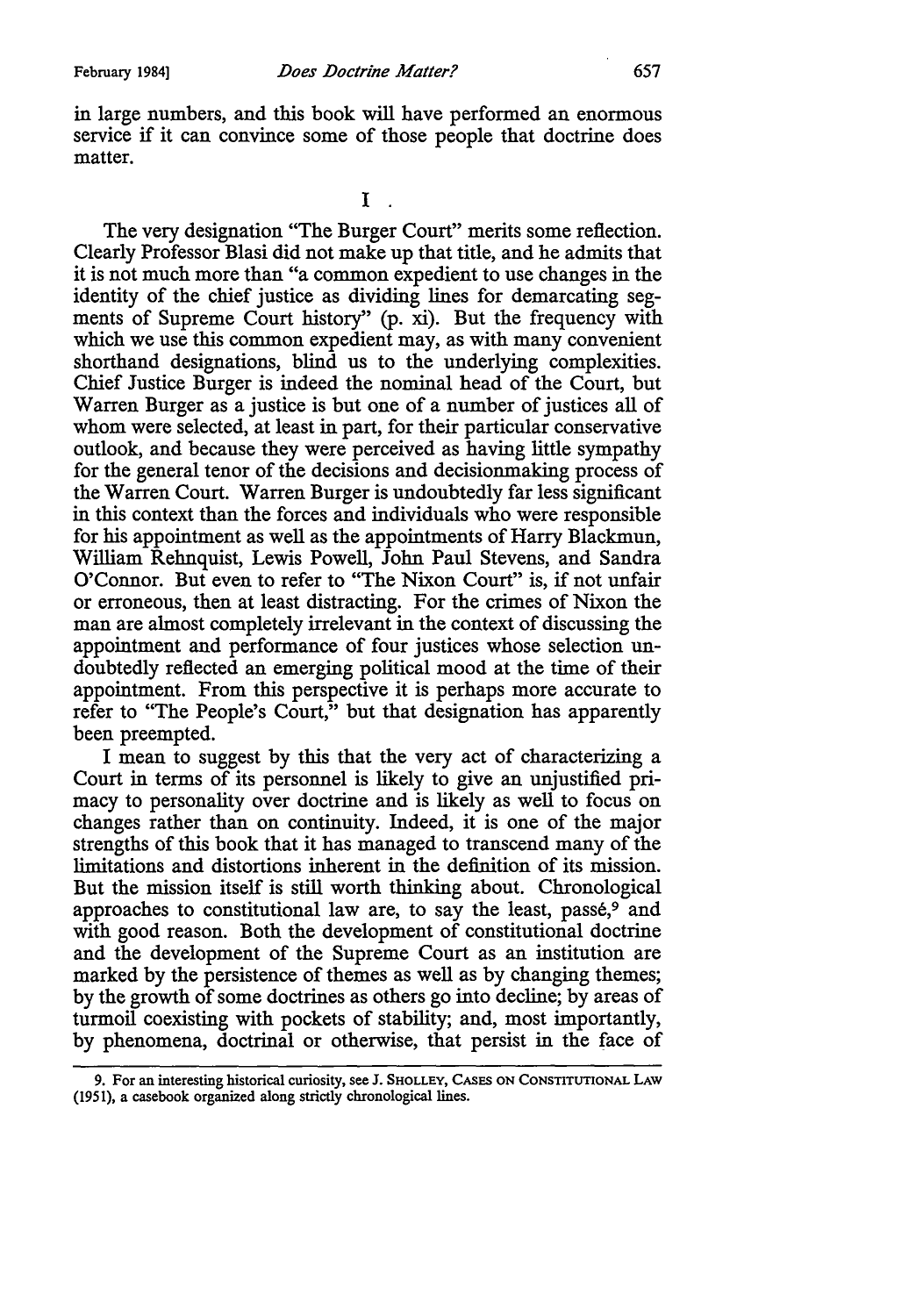changing personnel, or that change in the face of a stable makeup in the membership of the Court.

I mention these impressions only to encourage readers of Blasi's book, or others like it, to approach the enterprise with a skeptical eye. There are many windows through which one may view the Supreme Court and constitutional doctrine, and a chronologically demarcated and doctrinally subdivided<sup>10</sup> window is only one of them. Moreover, a chronological evaluation of the work of the Court is most useful if done against a backdrop of a chronological assessment of the society in which the Court operates. That is, we must be wary of attributing too much doctrinal change to changes in the personalities that sit on the Court, and not enough to changes in society that might influence even a stably constituted Court. As Martin Shapiro suggests in his important concluding essay,<sup>11</sup> evaluation of judicial philosophy must take place with reference both to "the . . . stage of American social and political development" (p. 225) within which a Court operates, and also to the backgrounds and training of those who are doing the evaluating. If we can imagine that American social and political development progressed exactly as it did from 1968 to 1982, with but one exception  $-$  Justices Warren, Black, Douglas, and Fortas remained on the Court  $-$  is it so clear that the themes of the Warren Court would have been extended, rather than experiencing a period of retrenchment or reversal in the face of political and popular reaction? I can provide no certain answer to this hypothetical question, but just as we may now be experiencing more "the Court of the 1970's and 1980's" than "the Burger Court," so too may we in the recent past have experienced less "the Warren Court" than "the Court of the 1960's."12

II

Turning more specifically to the essays collected in this volume, all of them, in one way or another, support the theme that there was far more continuity and far less cataclysm than was expected when the personnel of the Court changed from "the Warren Court" to "the Burger Court."<sup>13</sup> Judge Ginsburg's sympathetic discussion of the

<sup>10.</sup> With the exception of the essays by Professors Blasi and Shapiro, all of the contributions are oriented around specific substantive areas rather than broader themes.

<sup>11. &</sup>quot;Fathers and Sons: The Court, The Commentators, and the Search for Values," pp. 218-38.

<sup>12.</sup> In a society in which the courts in general and the Supreme Court in particular are highly visible institutions deciding many of the great issues of the day, the relationship between courts and values is especially complex. To some extent the values of the times are *created* by courts, particularly the Supreme Court, as much as those values are reflected by the courts. Did the Warren Court reflect that social/political/chronological phenomenon known as the 1960's, or did it help to create it? I am quite confident that the answer must be "Both."

<sup>13.</sup> On what people expected, I rely not only on my own recollection, but also on Anthony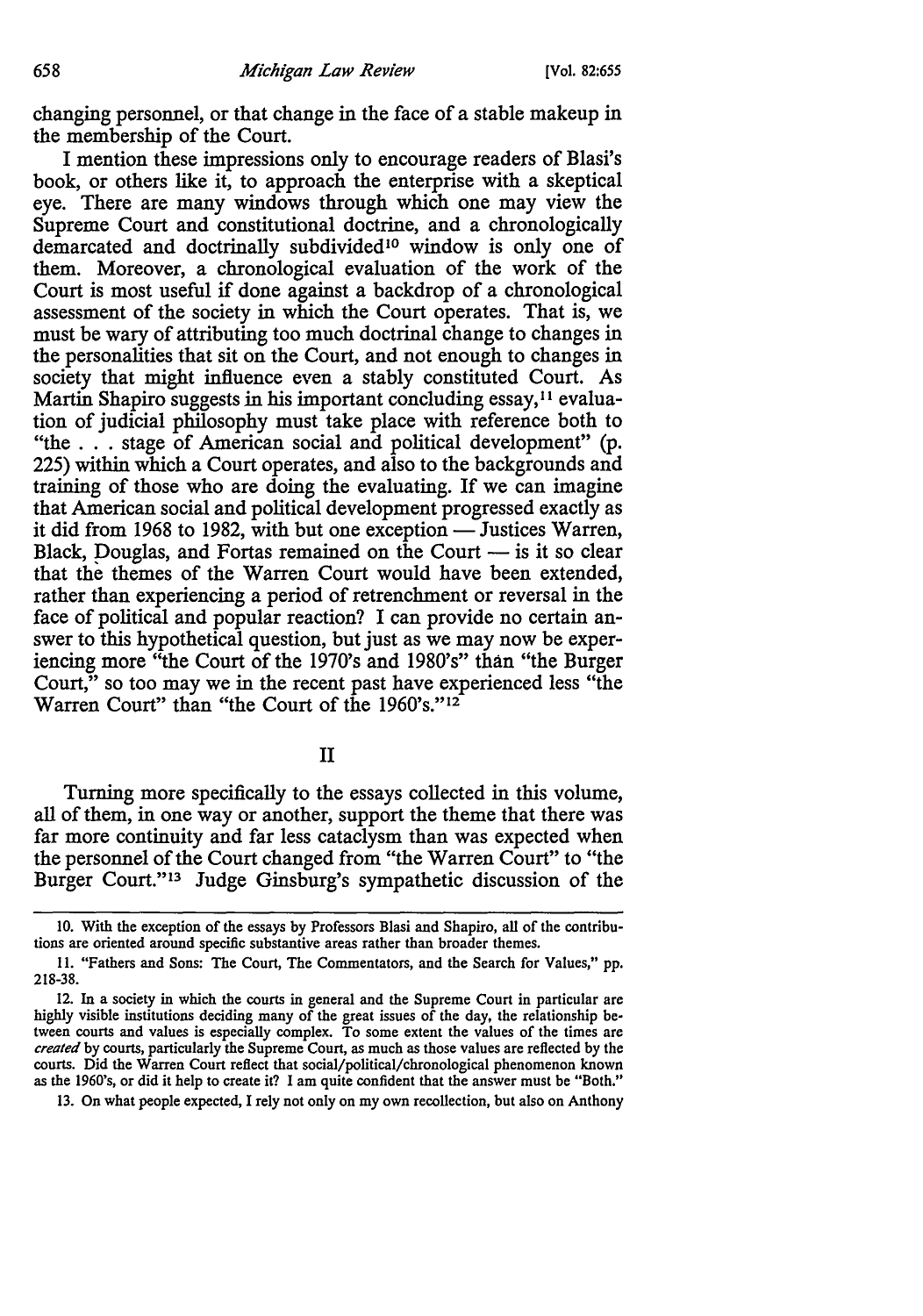Burger Court's creation of and adherence to close scrutiny of genderbased classifications14 would hardly support the charge that equality as a value has been abandoned, or even constricted. A similar conclusion can be drawn from Professor Brest's analysis of the race discrimination cases, 15 particularly his conclusion that "a relatively conservative Court in a conservative political environment has continued to press ... hard for integrated schools" (p. 119). Professor Bennett's essay on poverty law appears to this reader as substantially less sympathetic to the Burger Court, 16 but even here the theme is more that a different court might have done more, rather than that this particular court has been actively antagonistic to the claims of the poor. Yet I wonder whether any real Court, sitting in the 1970's, or perhaps even in the 1960's, would have decided the Burger Court's docket in a drastically different fashion. Professor Bennett justifiably focuses, in part, on San Antonio Independent School Dis*trict v. Rodriguez*,<sup>17</sup> and that invites the question of whether even a Court of nine Earl Warrens would have decided that case differently, especially given the enormous social, political, and economic upheaval that such a result would have brought about, and given the enormous difficulties of enforcement such a decision would have occasioned. These considerations are suggested by Professor Bennett himself (p. 55), and to that extent he too is a supporter of the book's theme<sup>18</sup> that stability has been more important than change in the shift from Warren Court to Burger Court.

Three of the essays in this book make special attempts to locate themes running through specific substantive areas of Burger Court jurisprudence. Professors Dorsen and Gora see a special solicitude for private property as a unifying theme for many of the Court's free speech decisions, 19 and Professor Burt sees a particular authoritarian vision of the family as tying together the Burger Court's family law decisions.20 In both of these instances the explanatory theme seems strained, but I cheerfully acknowledge that this criticism is but an

- 15. "Race Discrimination,'' pp. 113-31.
- 16. ''The Burger Court and the Poor,'' pp. 46-61.
- 17. 411 U.S. 1 (1973) (upholding the use of local property taxes to finance public schools).

18. Especially given the book's sponsorship, there is no reason to believe that the book's theme, embodied in its subtitle, was planned in advance. It seems much more likely that this theme emerged without any overall intention to promote this message on the part of either the editor or the sponsor. The emergent theme, and its prominence in the subtitle and the introductory matter, are thus a credit to the integrity of the editor and the sponsor.

19. ''The Burger Court and the Freedom of Speech," pp. 28-45.

20. "The Burger Court and the Family," pp. 92-112.

Lewis's statement in his Foreword to this book that "many expected to see the more striking constitutional doctrines of the Warren years rolled back or even abandoned." P. vii.

<sup>14. &#</sup>x27;'The Burger Court's Grapplings with Sex Discrimination," pp. 132-56.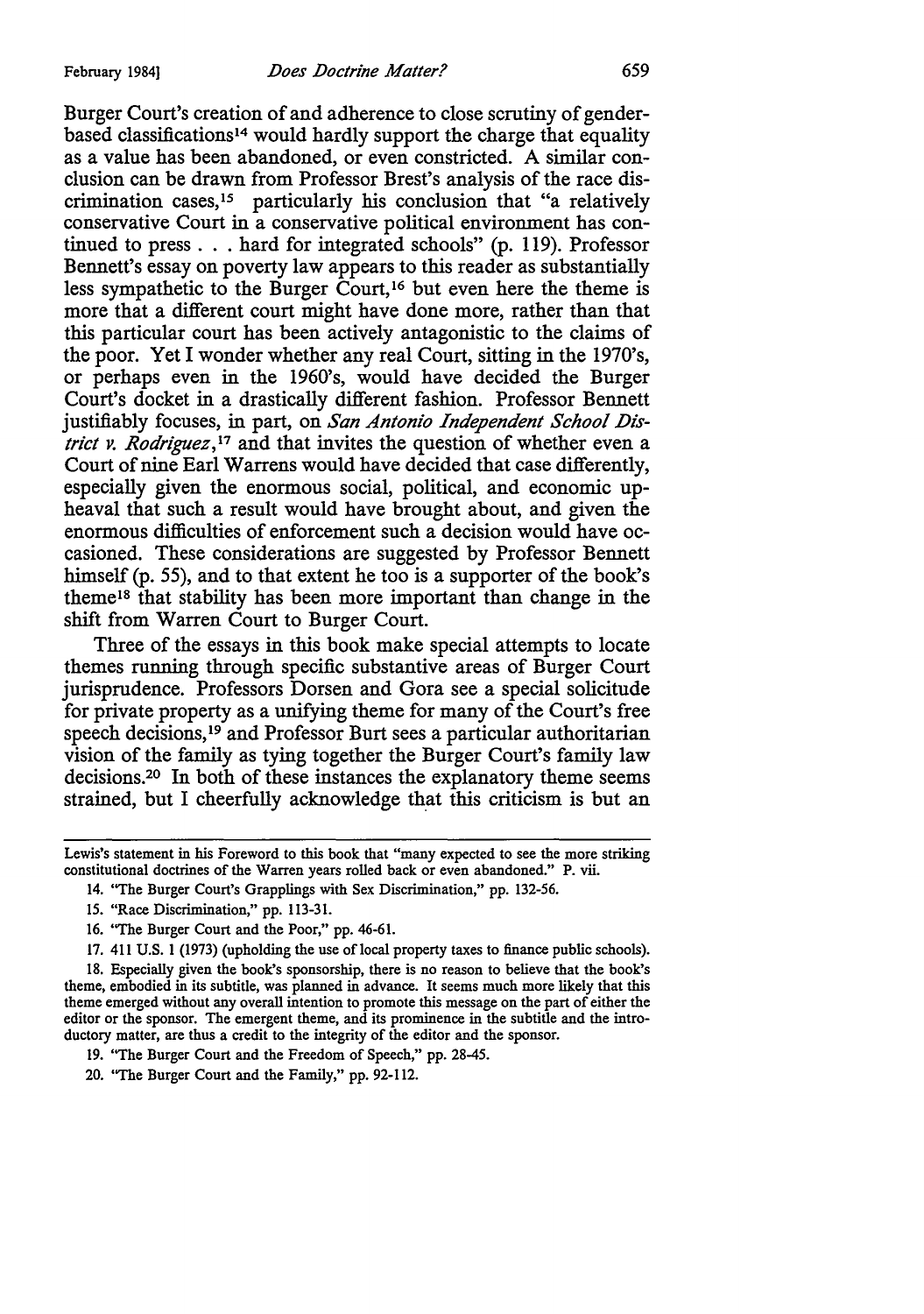offshoot of my general skepticism of unifying explanatory themes.21 Professor Emerson, in discussing freedom of the press,<sup>22</sup> also finds an explanatory theme, but of a somewhat different variety. Although he too finds some aspects of the Burger Court's record either worthy of praise or less harmful than was anticipated, his evaluation is largely negative, and he places most of the blame on the Court's continued use of an increasingly vague balancing standard (pp. 14- 15, 26). I had hoped that we had left the dispute between absolutists and balancers well behind us,<sup>23</sup> for that characterization obscures far more issues than it illuminates.<sup>24</sup> Given his unquestioned commitment to an extremely strong principle of freedom of speech and freedom of the press, I wonder whether Professor Emerson would prefer a set of absolute rules designed by Justice Rehnquist to ad hoc balancing by Justice Marshall.25

The essays that seem best to capture the spirit of the book (or, to be frank, that aspect of the book with which I am most sympathetic) are those that eschew unifying themes, and see in the work of the Burger Court some reinforcement and strengthening of Warren Court doctrines, some dilution or whittling away at other doctrines inherited from the 1960's, and some areas in which the work of the Burger Court is not capable of so simple a characterization. This pluralistic assessment is particularly evident in Professor Kamisar's essay on criminal procedure,<sup>26</sup> Professor Brest's on race discrimination,27 and Professor St. Antoine's on labor law.28 It also seeps through Professor Blasi's own substantive contribution to the volume, in which he finds in the Burger Court an activism not dissimilar in general judicial philosophy from that which characterized the Warren Court, but far less unified by a particular social, political, or philosophical vision.29 These essays, more than any of the others in the book, implicitly support the view that an underlying phenomenon of stability can temper or prevent significant doctrinal changes even as the personnel of the Court changes.

- 28. "Individual Rights in the Work Place: The Burger Court and Labor Law," pp. 157-79.
- 29. "The Rootless Activism of the Burger Court," pp. 198-217.

<sup>21.</sup> *See* Schauer, *supra* note 6; Schauer, *Codifying the First Amendment:* New York v. Ferber, 1982 SuP. CT. REv. 285.

<sup>22. &</sup>quot;Freedom of the Press under the Burger Court," pp. 1-27.

<sup>23.</sup> See Schauer, Categories and the First Amendment: A Play in Three Acts, 34 VAND. L. REV. 265, 296-305 (1981).

<sup>24.</sup> *See* Schauer, *Must Speech Be Special?,* 78 Nw. U. L. REV, 1284 (1983).

<sup>25.</sup> *See* Gunther, *In Search* of *Judicial Quality on a Changing Court: The Case* of *Justice Powell,* 24 STAN. L. REV. 1001 (1972).

<sup>26. &</sup>quot;The Warren Court (Was It Really So Defense-Minded?), The Burger Court (Is It Really So Prosection-Oriented?), and Police Investigatory Practices," pp. 62-91.

<sup>27. &</sup>quot;Race Discrimination," pp. 113-31.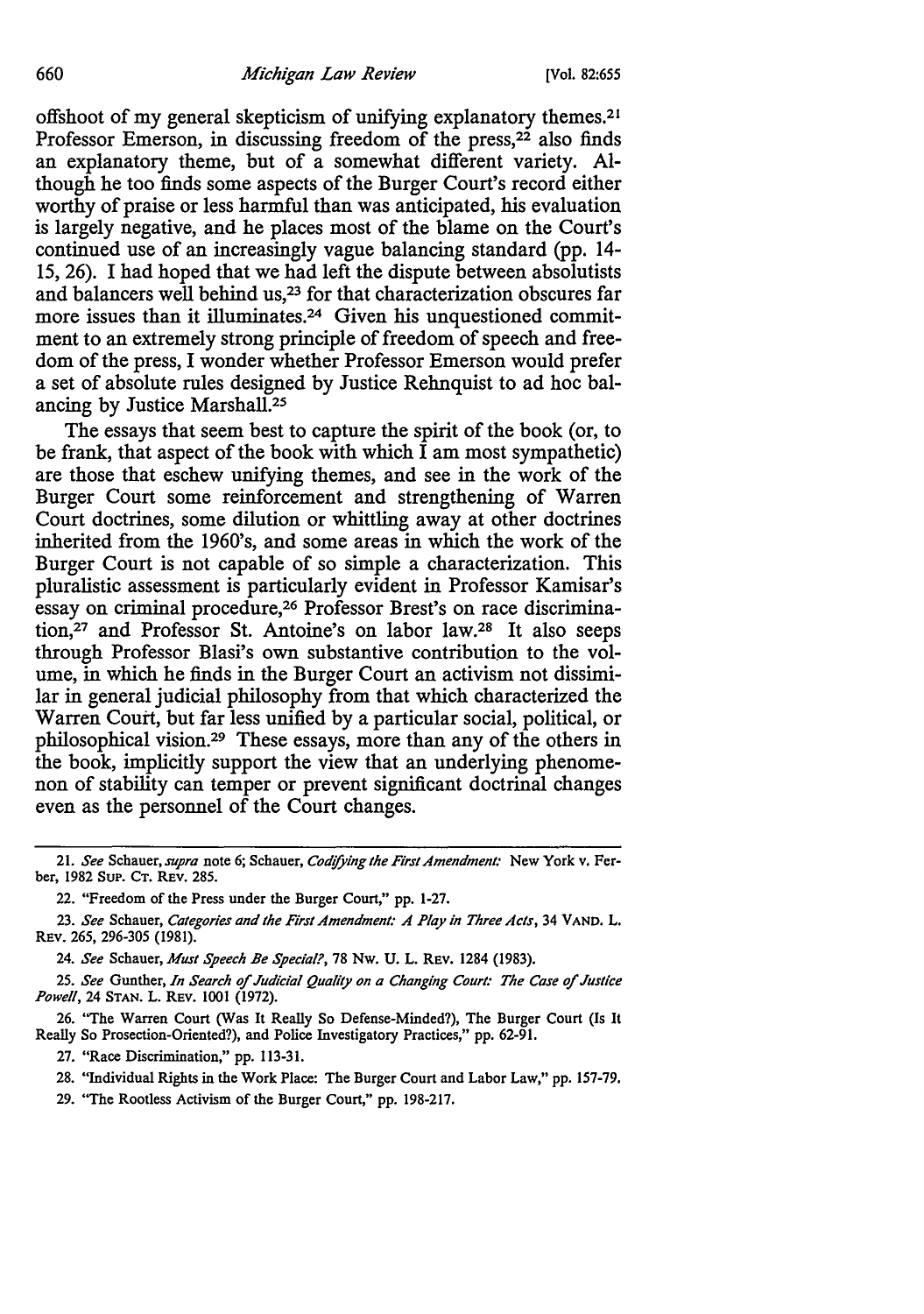It is possible, of course, that the expected counter-revolution did not occur merely because the wrong people sat on the Court. Perhaps Richard Nixon and subsequent presidents merely misjudged the attitudes of those they appointed. Maybe Warren Burger, William Rehnquist, Lewis Powell, Harry Blackmun, John Paul Stevens, and Sandra O'Connor hold personal political, moral, and social views that do not differ significantly from those justices who made up the majority of the Warren Court during the height of its powers. Although the personnel did not remain constant, representative individuals would include Earl Warren, William Brennan, Thurgood Marshall, Hugo Black, William Douglas, Arthur Goldberg, and Abe Fortas. If in fact the members of the first listed group hold political views substantially similar to those held by members of the second listed group, then even the most uncompromising Legal Realist would not expect significant changes in the course of the Court's decisions.

This hypothesis may be correct, but I am quite willing to assume (with little risk of contradiction) that it is not. The reason for putting it this way is to make it easier to focus on the pertinent issue. If we assume what is probably the case, that the typical "Burger Court" majority holds personal political and philosophical opinions that differ substantially from the opinions held by the typical "Warren Court" majority, then the occasionally explicit and pervasively implicit theme of this book is that Supreme Court justices frequently vote in ways that are contrary to their own political and philosophical views. Why, we must then ask, would they do this?

One reason is that the Court as an institution possesses only a finite, and indeed quite limited, amount of political capital, and that it must husband this capital carefully in order to preserve its authority.30 This may explain why, in the not so distant past, the same Court that decided *Brown v. Board of Education*<sup>31</sup> could not at the same time have taken a strong stand against McCarthyism.32 From this perspective, the members of the Burger Court might be said by some (but not by me) to have an agenda, but one that must be dealt with bit by bit. In order to preserve its political capital, the argument would go, the Court cannot reverse all of the dirty deeds of the Warren Court in one fell swoop, but must instead operate slowly in order to achieve its own objectives. Indeed, this might even explain those areas, such as sex discrimination, commercial speech, and abortion, in which the decisions of the Burger Court seem legiti-

<sup>30.</sup> *See generally* A. BICKEL, THE LEAST DANGEROUS BRANCH (1962).

<sup>31. 347</sup> U.S. 483 (1954).

<sup>32.</sup> This point is noted by Professor Shapiro. Pp. 221-22.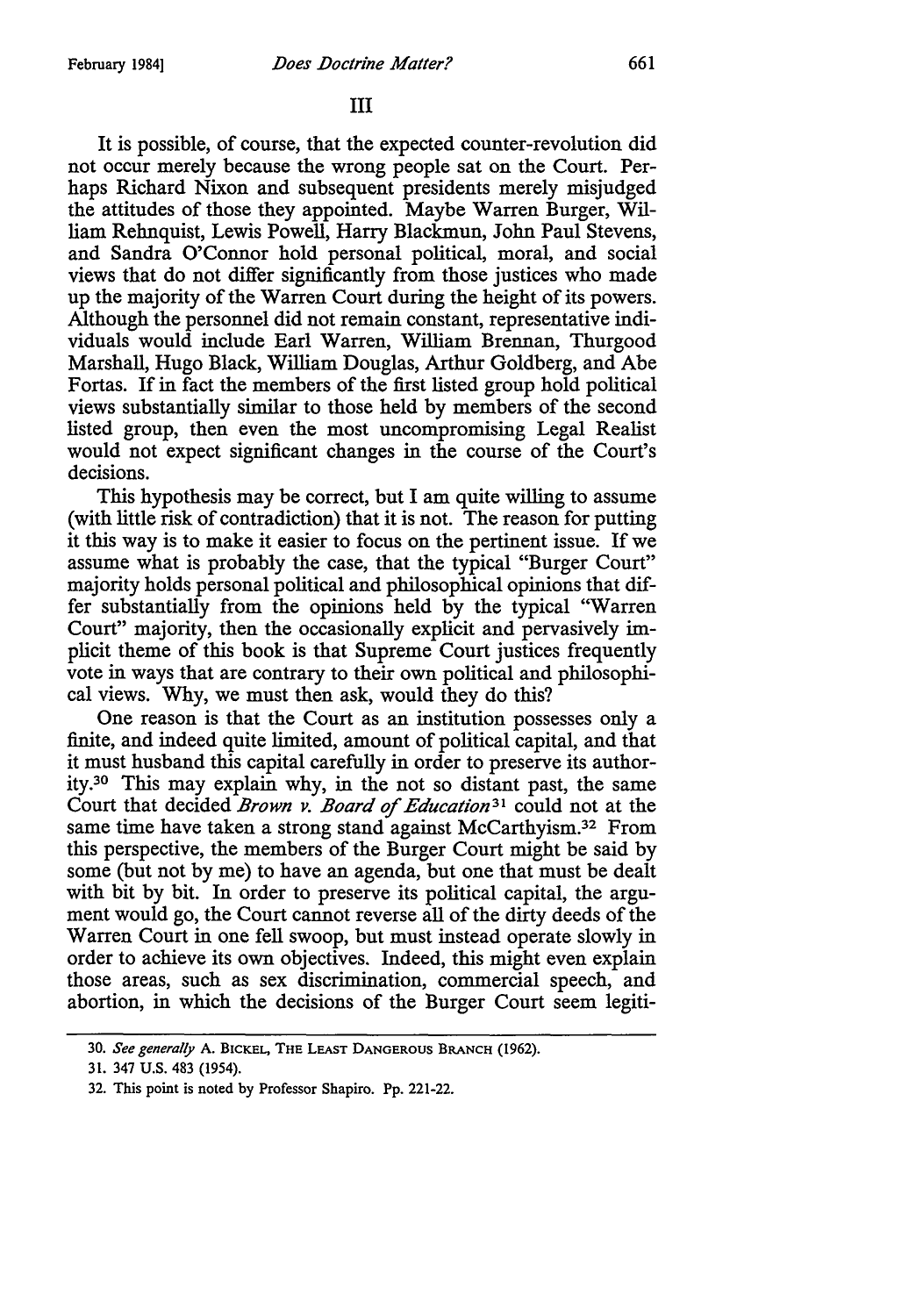mately "liberal." These might merely be diversions, designed to lull the liberals into complacency while individual rights are being significantly eroded in other areas. Under a sufficiently sophisticated conspiracy theory, any seemingly obvious counter-example to the original thesis can be fitted neatly into the conspiracy.

Alternatively, the Court might be said to be afraid of the political checks that are available to control its mistakes or its excesses. Justices can be impeached, the jurisdiction of the Court can be curtailed by Congress, and the Constitution can be amended to correct unpopular decisions. Deterred by these actual and potential checks inherent in the constitutional design, the members of the Burger Court might be reluctant to give full rein to their political or philosophical views for fear of congressional or other reprisal.

Apart from the fact that the specific checks I have mentioned are cumbersome, unpopular, or constitutionally dubious procedures, it is apparent that none of these checks apply in the current political climate. If the Supreme Court were in 1984 to reverse *Miranda v. Arizona* ,33 *Mapp v. Ohio,34 Abington School .District v. Schempp,35 Reynolds v. Sims,36 Green v. New Kent County School Board,31* and (perhaps) *New York Times Co. v. Su//ivan <sup>38</sup>*and (perhaps) *Brown v. Board of Education* , 39 I seriously doubt that there would be sufficient uproar to produce impeachment, congressional control, or constitutional amendment. Indeed, I suspect that the jeers would be drowned out by the applause.40 And if that is correct, then the phenomenon identified by this book can be stated even more starkly. Why would a group of Supreme Court justices vote in ways contrary to their own political and philosophical predispositions, when they can be confident that a vote in accordance with those predispositions would be quite popular with any constituency or political body having actual or potential control over the Supreme Court?

The answer, of course, is that the Supreme Court, for all of its political aspects, for all of the politically charged decisions it must make, and for all of the political input into the appointment of the justices, is still, in a very important respect, a *court.* What is involved in being a court is, of course, an enormously complicated set of considerations, and a book review is hardly the place to present an

- 33. 384 U.S. 436 (1966).
- 34. 367 U.S. 643 (1961).
- 35. 374 U.S. 203 (1963).
- 36. 377 U.S. 533 (1964).
- 37. 391 U.S. 430 (1968).
- 38. 376 U.S. 254 (1964).
- 39. 347 U.S. 483 (1954).

40. For an interesting empirical study of public attitudes toward prevailing constitutional doctrine, see H. McCLOSKY & A. BRILL, DIMENSIONS OF TOLERANCE (1983).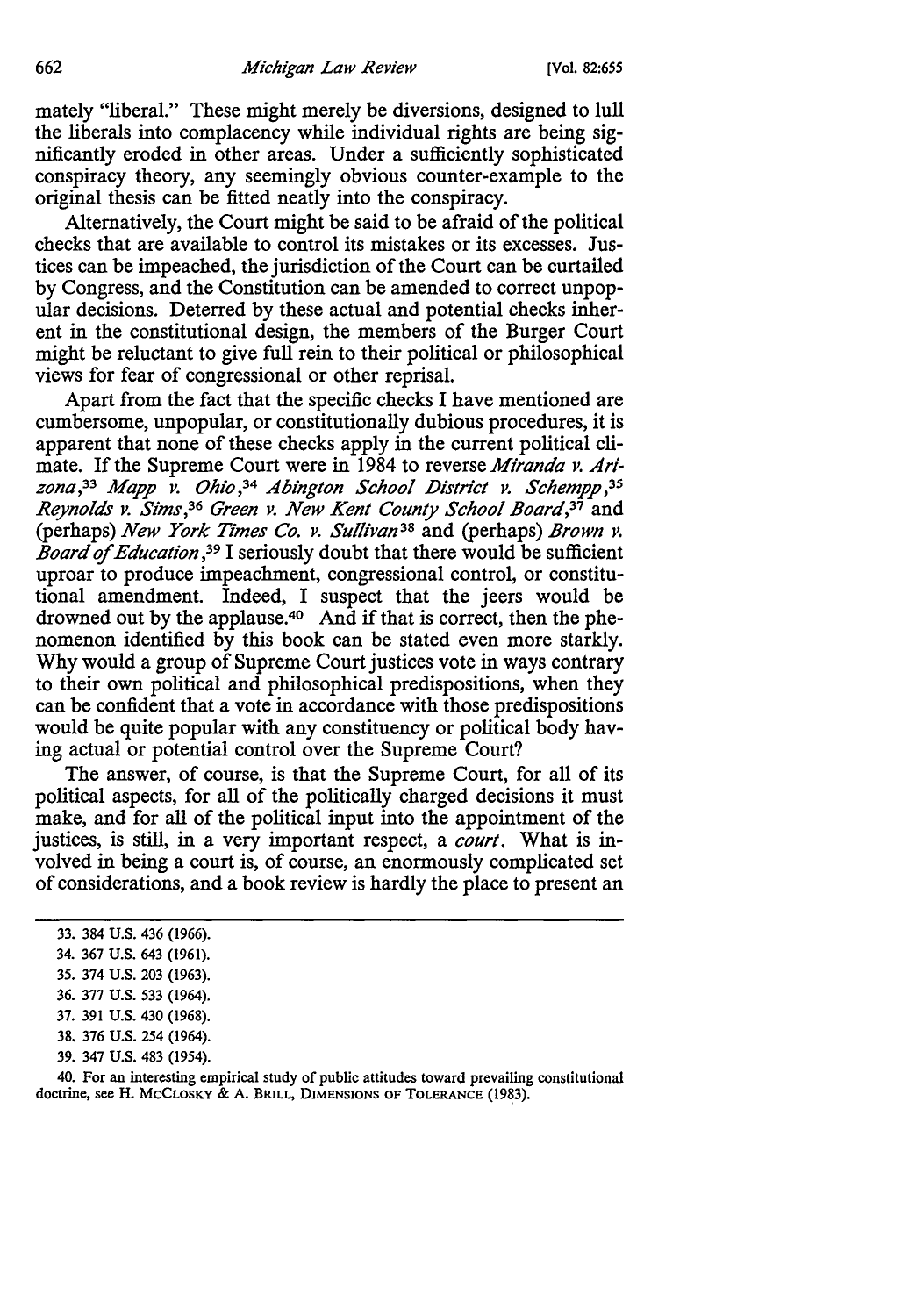entire theory of law, even assuming I had one. But in this context at least some aspects of the special nature of judicial decision are worth mentioning.

Perhaps most importantly, precedent *does* matter. The most recent series of abortion decisions, in particular *City of Akron v. Akron Center for Reproductive Health* , 41 demonstrates that the Supreme Court does consider stare decisis a constraint, even though that constraint is far less than absolute.42 And a pervasive theme of this book is the reluctance of the Burger Court to overturn Warren Court precedents. This should not come as any great revelation. Cases that may seem questionable when decided can become entrenched features of the legal landscape, with *Marbury v. Madison <sup>43</sup>*undoubtedly the most noteworthy example. Plainly it is within the power and province of a subsequent court to interpret a precedent either expansively or narrowly, but it is still the established precedent that provides the touchstone for subsequent argument and decision. Even a narrow interpretation of *New York Times Co. v. Sullivan* <sup>44</sup> would be far more protective of the press than was the state of the law before that case, and a grudging rather than enthusiastic application of *Brown* is still a major advance over *Plessy v. Ferguson* . 45

Courts are constrained not only by precedent, but also by the necessity of justifying their decisions in written opinions, requiring as a result some degree of coherence and consistency. Justice Rehnquist's opinion for a unanimous Court in *Jenkins v. Georgia*46 most likely did not reflect his own pre-legal political and philosophical views, but that clearly did not stop him from writing an opinion that was essentially compelled by the doctrine implicit in earlier cases.

To suggest that coherence, consistency, stare decisis, justification of results, and related constraints are essential parts of the legal enterprise is not to say that any of these, or other legal constraints, are invariably effective. It is common to look at certain less glorious episodes in Supreme Court history, such as the Court's quick turnaround in the flag salute cases<sup>47</sup> and in the shopping center picketing cases,48 to demonstrate that doctrine and precedent "really" do not

- 45. 163 U.S. 537 (1896).
- 46. 418 U.S. 153 (1974).

47. West Virginia State Bd. of Educ. v. Barnette, 319 U.S. 624 (1943); Minersville School Dist. v. Gobitis, 310 U.S. 586 (1940).

48. Hudgens v. NLRB, 424 U.S. 507 (1976); Lloyd Corp. v. Tanner, 407 U.S. 551 (1972); Amalgamated Food Employees Local 590 v. Logan Valley Plaza, 391 U.S. 308 (1968). This

<sup>41. 103</sup> S. Ct. 2481 (1983).

<sup>42.</sup> *See* Glidden Co. v. Zdanok, 370 U.S. 530, 543 (1962); Smith v. Allwright, 321 U.S. 649, 665 (1944), both quoted by Justice O'Connor in her dissenting opinion in *Akron,* 103 S. Ct. at 2508 (O'Connor, J., dissenting). *See generally* Monaghan, *Taking Supreme Court Opinions Seriously,* 39 Mo. L. REV. 1 (1979).

<sup>43.</sup> *5* U.S. (1 Cranch) 137 (1803).

<sup>44. 376</sup> U.S. 254 (1964).